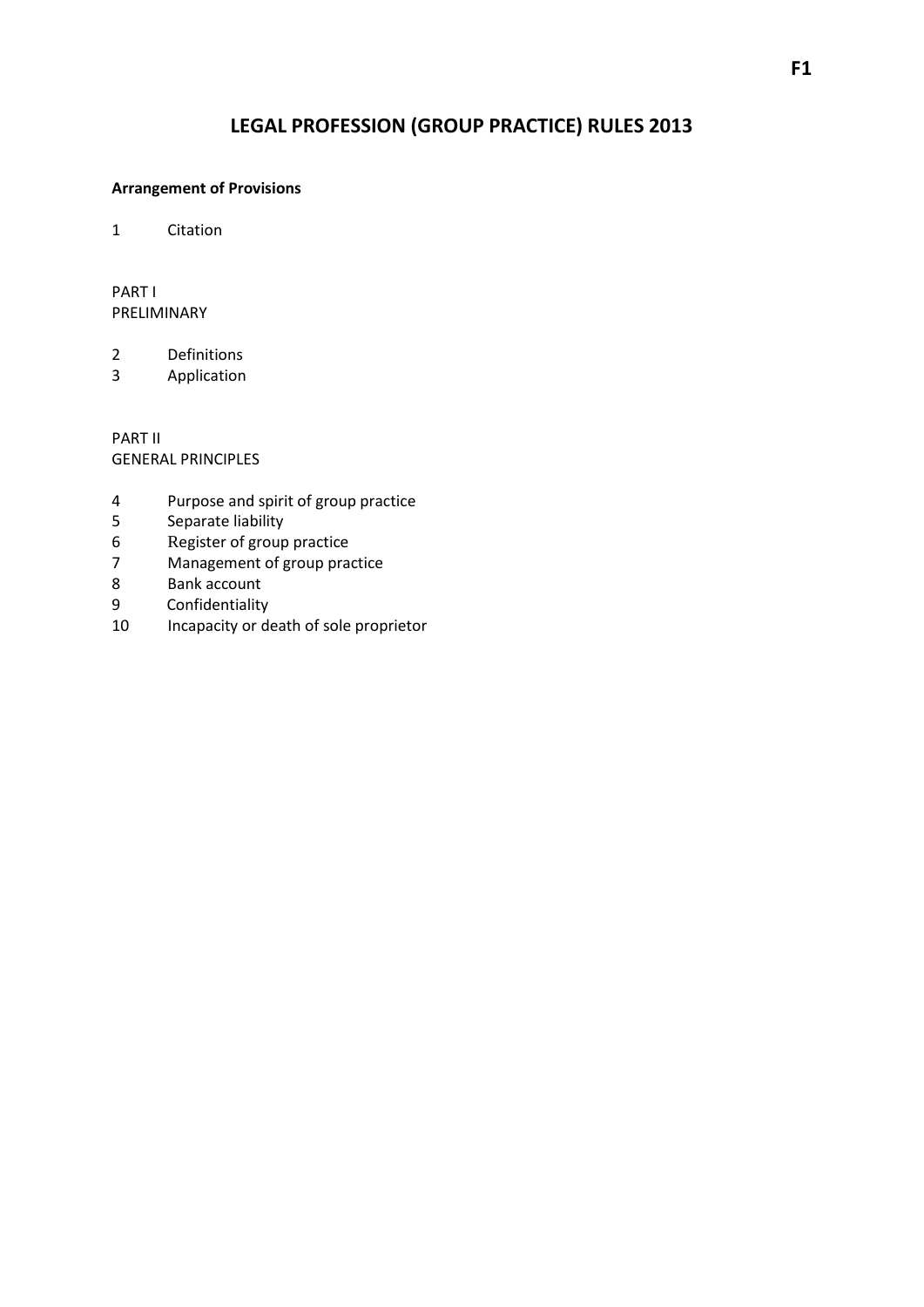### **Citation**

1. These Rules may be cited as the Legal Profession (Group Practice) Rules.

# **PART I PRELIMINARY**

#### **Definitions**

2. In these Rules, unless the context otherwise requires -

"client account" has the same meaning as in the Solicitors' Account Rules 1990;

"firm" means a law firm as defined in the Legal Profession (Publicity) Rules 2001;

"firm name" means the name or style under which the practice of a firm is being carried on;

"group practice" means a practice comprising 2 or more firms with each firm having no more than 5 Advocates and Solicitors and having no branch office which share premises in mutual co-operation and expressly practise as separate firms;

"manager" means the manager referred to in rule 7;

"office account" has the same meaning as in the Solicitors' Account Rules 1990.

### **Application**

3. These Rules shall apply to all firms in a group practice and are intended to govern their relationship within the group practice and their dealings with clients and other persons outside the group practice without prejudice to rules of etiquette and professional practice, any other rules and guidelines issued by the Bar Council from time to time and any other applicable law.

### **PART II GENERAL PRINCIPLES**

#### **Purpose and spirit of group practice**

4.–(i) The purpose and spirit of a group practice is to enable the firms in a group practice to come together in mutual co-operation without being partners of each other.

(ii) A firm in a group practice may instruct another firm in the group practice to undertake work entrusted by a client to the instructing firm provided consent in writing shall be obtained from the client and subject to paragraph (iv) and to any rule of etiquette and professional practice.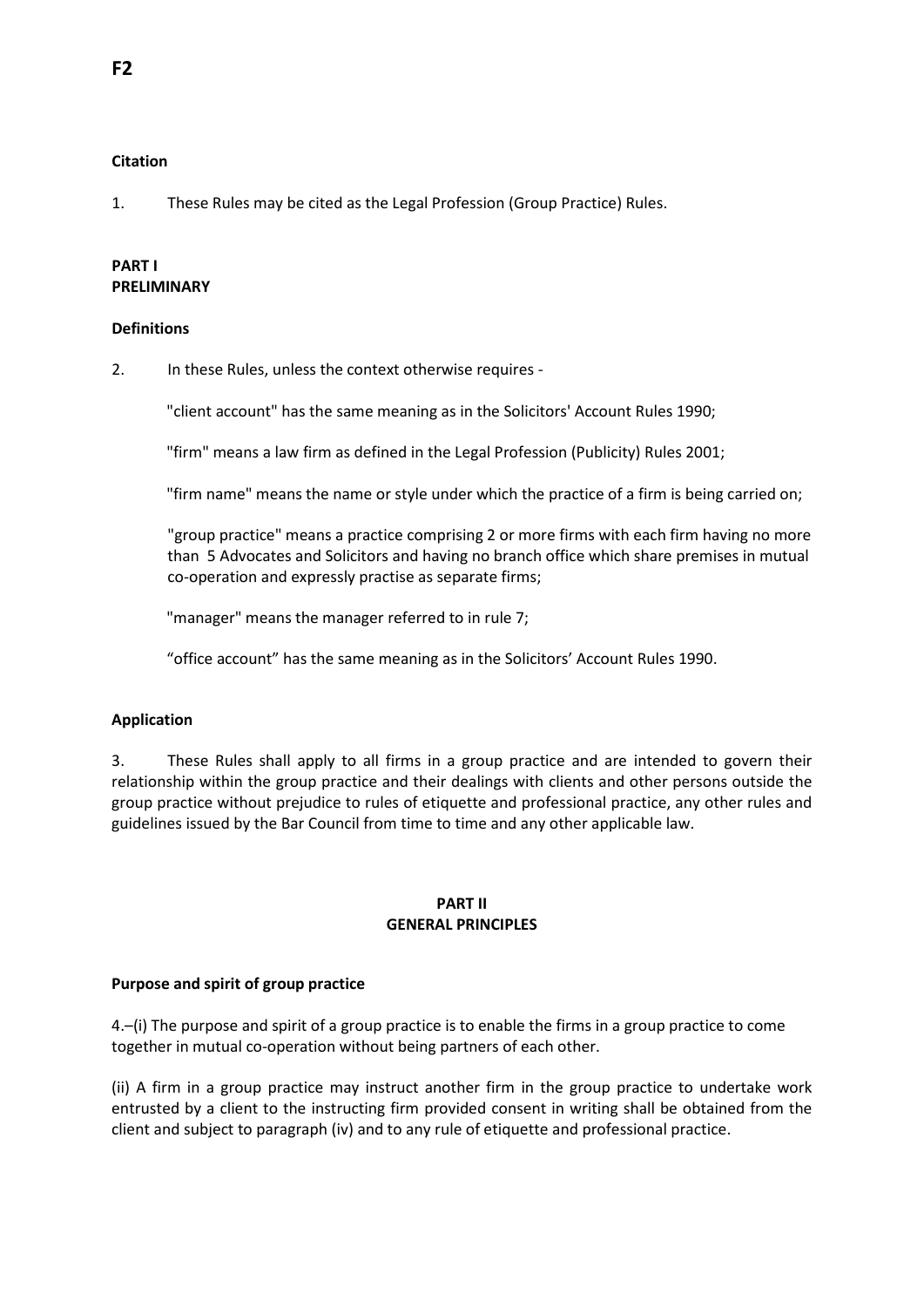(iii) A firm in a group practice may act in a matter when another firm in the group practice is acting for the other party in the same matter provided consent in writing shall be obtained from the client and subject to paragraph (iv) and to any rule of etiquette and professional practice.

(iv) A copy of paragraphs (ii) and (iii) shall be displayed prominently within the office of a group practice and within the office of each firm in the group practice.

(v) An advocate and solicitor of a firm in a group practice, who is a commissioner for oaths or notary public, may attest to any document requiring attestation of clients of another firm in the group practice.

# **Separate liability**

5. – (i) Each firm in a group practice shall be liable for and duly and punctually pay and discharge its own debts and liabilities and shall keep the manager and the other firms in the group practice and their respective estates indemnified against such debts and liabilities and against all actions, proceedings, costs, claims and demands in respect thereof.

(ii) Each firm in a group practice shall bear its own professional indemnity insurance premia, accountancy and audit costs, professional and similar subscriptions and levies payable to the Bar Council.

(iii) A group practice is not a separate legal entity

# **Register of group practice**

6. –(i) Sole proprietors and partners of firms which wish to practise as a group practice shall apply to the Bar Council for approval to practice as a group practice.

(ii) No firm shall practise as a member of a group practice unless the group practice shall have been approved in accordance with paragraph (i).

(iii) The approval or rejection of any group practice shall be at the sole discretion of the Bar Council.

(iv) Any firm which joins or withdraws from a group practice shall within 7 days of such joining or withdrawal notify the Bar Council.

(v) A firm shall not be a member of more than one group practice.

(vi) The Bar Council shall maintain a register of group practices and the firms in each group practice.

(vii) The nameplates of all firms in a group practice shall be displayed outside the premises of the group practice.

### **Management of group practice**

7. – (i) A group practice may be managed by a manager.